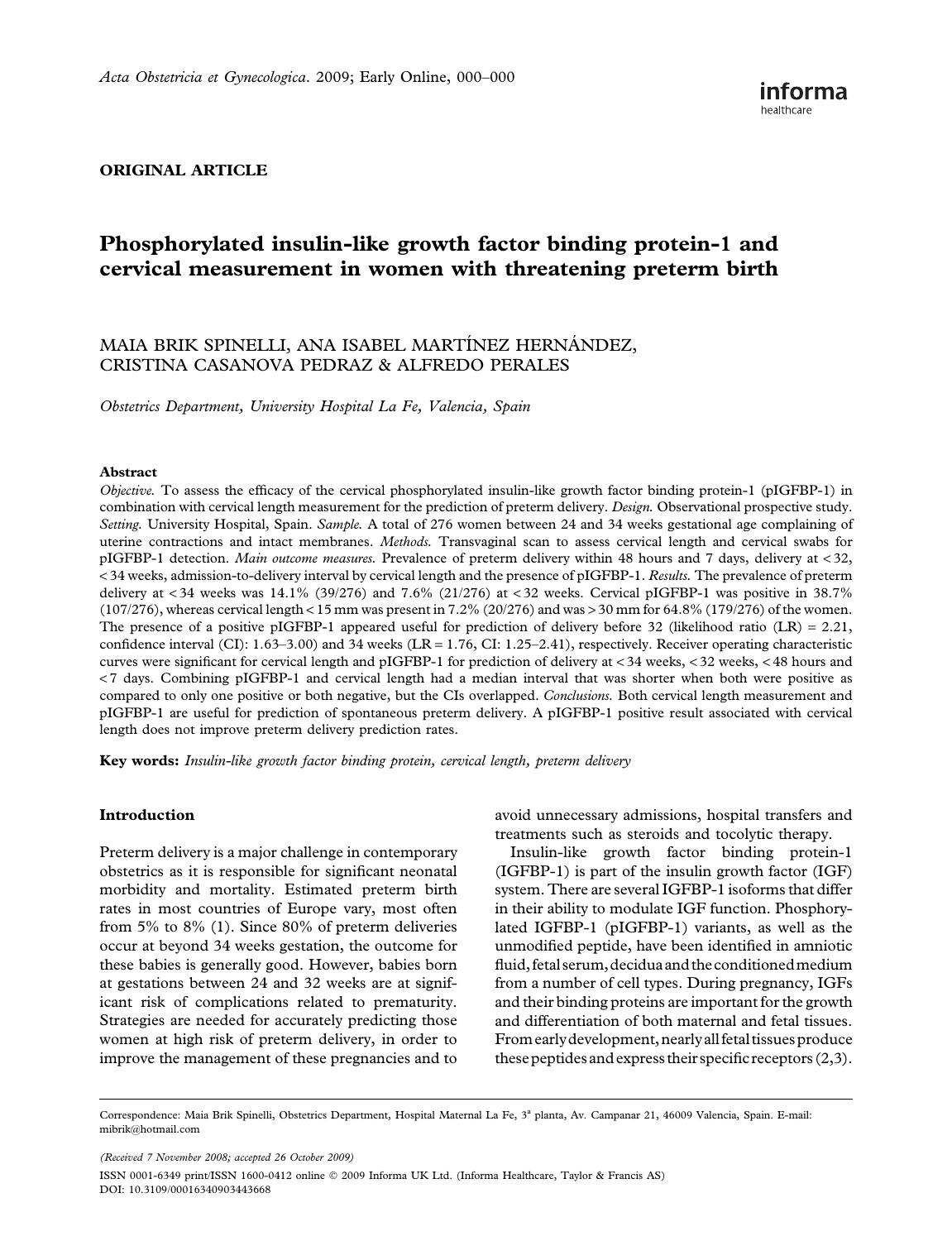Phosphorylation of IGFBP-1 varies with different biological fluids or tissues. Decidual cells produce pIGFBP-1, regardless of the phosphorylation state of IGFBP-1 in amniotic fluid, fetal plasma and maternal plasma. At the beginning of labor, when fetal membranes begin to detach from the parietal decidua, small quantities of pIGFBP-1 may enter cervical secretions (4). Cervical identification of pIGFBP-1 has been proposed as a valuable tool for predicting preterm delivery in symptomatic women (5,6). The objective of this study was to evaluate the use of cervical pIGFBP-1 in the prediction of preterm delivery, and to assess its association with cervical length as measured by transvaginal scan, as a predictive diagnostic test.

### Material and methods

This prospective study investigated 276 women with a singleton pregnancy between 24 and 34 weeks of gestation (calculated from ultrasound verified first day of the last menstrual period), with intact membranes but threatened preterm labor, who were admitted to the University Hospital La Fe in Valencia, Spain, from June 2004 to July 2008. Sequential recruitment resulted in 325 women with consultation causes of abdominal pain of whom 49 were subsequent to enrollment excluded from final analysis because of lack of outcome data, principally because of delivery at other hospitals. Outcome data for final analysis were thus available for 276 women. The main symptoms were abdominal pain  $(n = 163; 59\%),$ contractions (n =  $69; 25\%$ ), vaginal bleeding  $(n = 20; 7\%)$ , leaking of fluid  $(n = 8; 3\%)$ , lumbar pain (n = 8; 3%) and other (n = 8; 3%). All the women gave informed signed consent. Exclusion criteria were: premature rupture of membranes (PROMs) detected clinically by nitrazine test or by IGFBP-1 bed-side test, moderate to intense vaginal bleeding, pregnancies ending in preterm delivery because of placental abruption, fetal distress leading to induction of labor or cord prolapse, active labor (cervix 100% effaced, > 3 cm dilation), fetal anomalies or the presence of a cerclage suture. Approval was obtained from the Hospital Universitario La Fe Ethics Committee.

For pIGFBP-1 determination, cervical fluid was collected with a Dacron swab (Actim Partus Test, Medix Biochemica, Kauniainen, Finland) from the external cervical os, prior to ultrasound assessment or digital examination. After collection, the swab was immediately transferred to a specimen extraction solution (bovine albumin and protease inhibitors in 0.5 ml phosphate solution) and the sample extracted by shaking for 10 seconds. An immunochromatography dipstick was placed in the solution for five minutes before

analyzing the result. The minimum detectable concentration was  $10 \mu g/ml$ , although a concentration of 30 mg/ml was required for a positive result, which appeared as two blue lines on the test dipstick. A negative result appeared as a single blue line. As vaginal bleeding and amniotic fluid leak could produce false positive results, patients with these conditions were excluded from the study. Urine or seminal liquid did not interfere with the test result.

After collection of the cervical sample, a transvaginal ultrasound measurement of cervical length was performed using a 6.5 MHz transvaginal probe Sonoline (Siemens, München, Germany) according to the Fetal Medicine Foundation criteria (7). The mean of three measurements was used and the presence of funneling recorded. A digital examination of the cervix was then performed and cervical status documented according to the modified Bishop score (dilation, effacement, consistency, position and station). A 30-minute cardiotocogram was performed and uterine contractions recorded. Uterine contractions were considered significant if there were more than three in a 30-minute period. Urine analysis was performed in all cases to exclude urinary tract infection. Tocolysis with nifedipine or atosiban was used in all cases of established preterm labor according to clinical protocols and steroids (betamethasone 12 mg intramuscularly in two doses) were administered as appropriate.

Outcome variables were the occurrence of preterm delivery within 48 hours, in the first 7 days, delivery at < 32, < 34 weeks and the admission-to-delivery interval by cervical length and the presence of pIGFBP-1.

#### Statistical analysis

SPSS 13.0 Statistics Package (SPSS Inc., Chicago IL, 2004) was used for analysis. The chi-squared test, Student's t-test, Spearman's correlation, log rank test for Kaplan–Meier curves and receiver operating characteristic (ROC) curves were used. P-values of 0.05 were considered significant. All tests were two-tailed. Sensitivity, specificity, positive predictive value (PPV), negative predictive value (NPV) and positive and negative likelihood ratio (LR) and confidence intervals (CIs) for cervical length and pIGFBP-1 were calculated. The LR for a given test result indicates how much the result will raise or lower the probability of disease. It was calculated according to the Centre for Evidence-Based Medicine (8).

#### Results

The main demographic characteristics of the study population are shown in Table I. Mean maternal age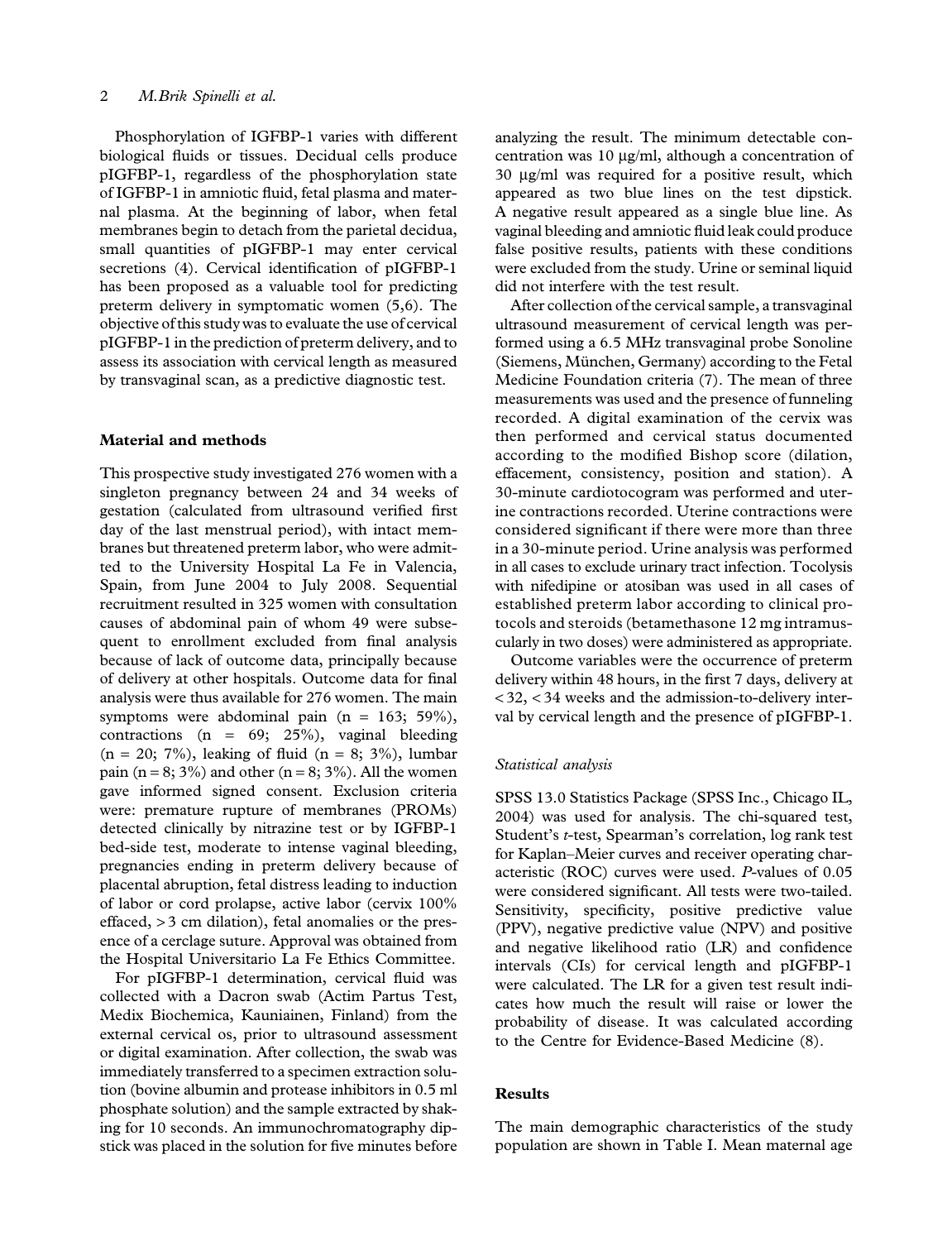Table I. Demographic characteristics of study population  $(n = 276)$ .

|                                        | $Mean \pm SD$ (range)     |
|----------------------------------------|---------------------------|
| Maternal age (years)                   | $29.4 \pm 5.9$ (15-46)    |
| Gestational age at examination (weeks) | $29.9 \pm 2.8$ (23-34)    |
| Gestational age at delivery (weeks)    | $37.4 \pm 3.4$ (23-42)    |
| Interval examination-delivery (days)   | $51.5 \pm 28.5 \ (0-140)$ |
|                                        | n(%)                      |
| Parity                                 |                           |
| Nulliparous                            | 161 (58.3)                |
| Multiparous                            | 115(41.6)                 |
| Previous preterm delivery              | 26 (9.4)                  |
| Smoker                                 | 65(23.5)                  |
| Reproductive treatment (IVF, ICSI)     | 10(3.6)                   |
|                                        |                           |

Note: IVF, in vitro fertilization; ICSI, intracytoplasmic sperm injection; SD, standard deviation.

was  $29.4 \pm 5.9$  years. Mean gestational age was  $30 \pm 3$  weeks at recruitment and  $37 \pm 3$  weeks at delivery. Of the women, 58.3% were nulliparous, and the prevalence of previous preterm delivery before 37 weeks was  $9.4\%$  (n = 26). In 77.2% (n = 213), tocolysis was given because of persistent uterine contractions for at least one hour and steroids were administered up to 34 weeks in  $72.5\%$  (n = 200). The prevalence of preterm delivery was 14.1%  $(n = 39)$  before 34 weeks and 7.6%  $(n = 21)$  before 32 weeks. The rate of spontaneous delivery was 6.9%  $(n = 19)$  within 48 hours and 9.4%  $(n = 26)$  within 7 days. Median cervical length was 32 mm (range 3– 58 mm). The frequency of a cervical length < 15 mm was 7.2% ( $n = 20$ ) and < 30 mm was 35.1% ( $n = 97$ ). The prevalence of a positive pIGFBP-1 result was 38.7% ( $n = 107$ ) (Table II). The average length of admission was 8.7 days for women with a positive pIGFBP-1 and 5.5 days for women with a negative pIGFBP-1 ( $p < 0.001$ , CI: 5.0–1.3).

Table II. Prevalence and rate of cervical length, pIGFBP-1 at study entry and delivery according to the outcome  $(n = 276)$ .

|                           | n   | $\frac{0}{0}$ |
|---------------------------|-----|---------------|
| Cervical length $<$ 15 mm | 20  | 7.2           |
| Cervical length $<$ 30 mm | 97  | 35.1          |
| $pIGFBP-1 (+)$            | 107 | 38.7          |
| Delivery within 48 hours  | 19  | 6.8           |
| Delivery within in 7 days | 26  | 9.4           |
| Delivery $\leq 32$ weeks  | 21  | 7.6           |
| Delivery $<$ 34 weeks     | 39  | 14.1          |

Note: pIGFBP-1, phosphorylated insulin-like growth factor binding protein-1.

pIGFBP-1 was positive in 32.5% (56/172) of women with a cervical length  $\geq 30$  mm and in 50.5% (49/97) of women with a cervical length  $\langle 30 \text{ mm } (p \langle 0.005 \rangle)$ . Moreover, the rate of a positive pIGFBP-1 was 35.8% (89/249) among women with a cervical length  $\geq$  15 mm and 80% (16/20) for those with a cervical length < 15 mm ( $p$  < 0.001). Using the cut-off of < 15 mm, there was agreement between cervical length and positive pIGFBP-1 results (kappa: 0.15,  $p < 0.001$ ). There was an inverse correlation between the modified Bishop score and cervical length measured by transvaginal scan ( $p < 0.001$ ). Both variables correlated with the interval between examination and delivery ( $p < 0.001$ ), which was  $43.7 \pm 31.7$  days in women with a positive result vs.  $56.8 \pm 25.3$  days in women with a negative pIGFBP-1 result ( $p < 0.001$ ). The predictive values of pIGFBP-1 to adequately detect preterm delivery before 34 and 32 weeks, and within the first 48 hours and the first 7 days after assessment are shown in Table III. The presence of a positive pIGFBP-1 appeared useful for prediction of delivery before 32 (LR = 2.21, CI: 1.63– 3.00) and 34 weeks (LR =  $1.76$ , CI:  $1.25-2.41$ ), respectively.Onlya smallincreasein the diagnosticprobability (LR+ of around 2) was observed.

ROC curves for the optimal cut-off point for using cervical length to predict delivery before 34 showed a cervical length value of  $\leq 20.5$  mm as giving an area under the curve (AUC) of 0.76 (0.67–0.84,  $p < 0.001$ ), and values of 88% for sensitivity and 54% for specificity. ROC curves were significant for cervical length and pIGFBP-1 for prediction of delivery at < 34 weeks, < 32 weeks, < 48 hours and < 7 days. In all instances, cervical length had a higher AUC than pIGFBP-1 for the same delivery time prediction, although the CIs overlapped. For prediction of delivery < 32 weeks, the value for cervical length AUC with a 95% CI was 0.84  $(0.75-0.93, p < 0.001)$  and for pIGFBP-1, it was 0.7  $(0.59-0.82, p < 0.005)$  (Figure 1).

When comparing the predictive value for the mean interval to delivery time of the cervical length < 15 mm with the cervical length  $\langle 30 \rangle$  mm with a positive pIGFBP-1, a cervical length < 15 mm was the best predictor for short interval to delivery (Table IV). Combining a positive pIGFBP-1 result and a cervical length of either < 15 or < 30 mm did not improve the predictive value over the isolated estimation of cervical length (Figure 2). The addition of a positive pIGFBP-1 result to cervical length < 15 or 30 mm did not improve the accuracy of the predictive value of isolated cervical length.

## Discussion

Despite advances in obstetric care, preterm delivery remains a major cause of neonatal morbidity and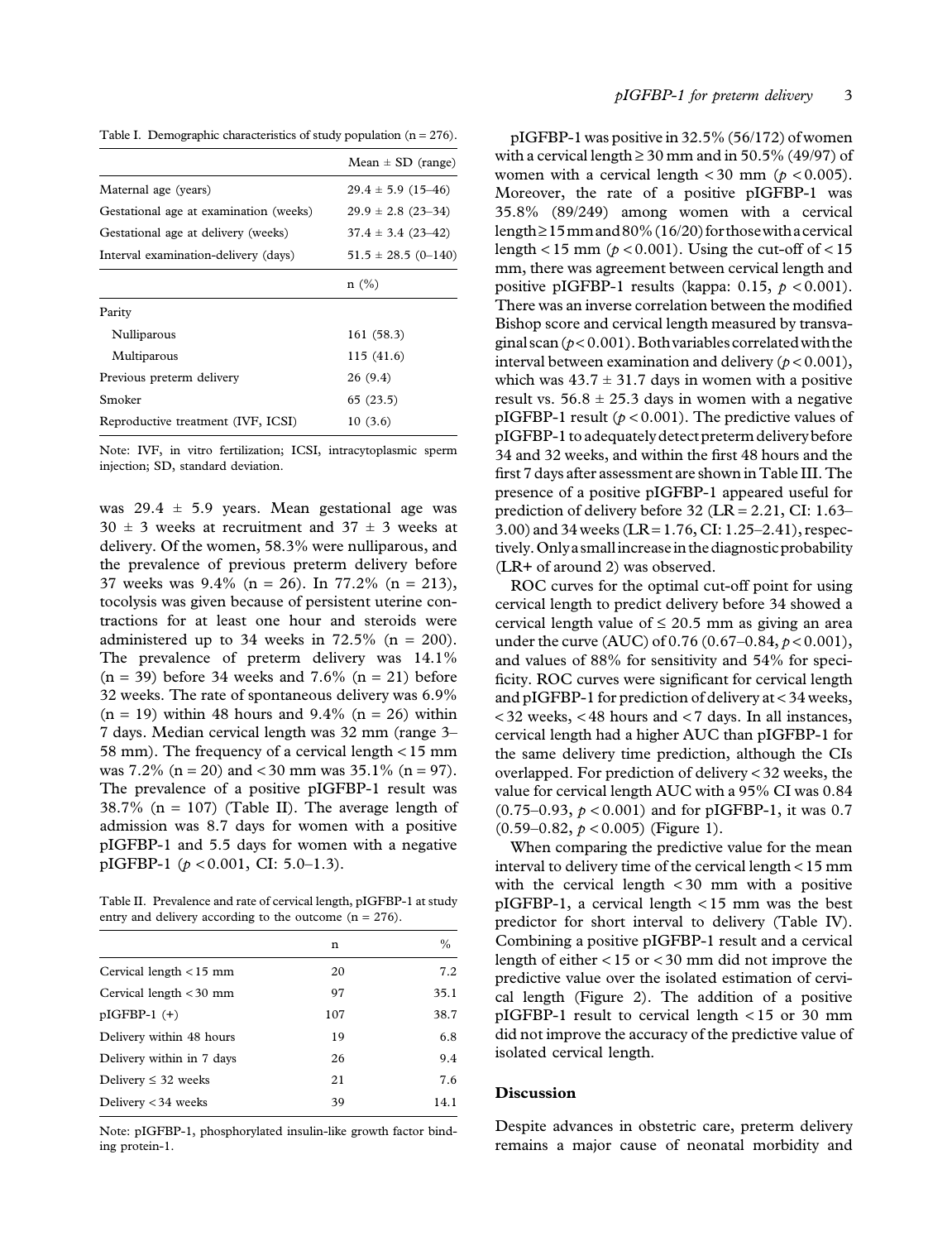#### 4 M.Brik Spinelli et al.

|             | Delivery <48 hours | Delivery $< 7$ days | Delivery $<$ 32 weeks | Delivery $<$ 34 weeks |
|-------------|--------------------|---------------------|-----------------------|-----------------------|
| Sensitivity | 73.7               | 73.1                | 76.2                  | 59                    |
| Specificity | 64.9               | 66.2                | 65.5                  | 66                    |
| <b>PPV</b>  | 16.1               | 21.8                | 18.4                  | 23.4                  |
| <b>NPV</b>  | 96.4               | 95                  | 96.4                  | 88.6                  |
| $LR+$ (CI)  | $2.1(1.52-2.91)$   | $2.16(1.60-2.92)$   | $2.21(1.63-3.00)$     | $1.76(1.25-2.41)$     |
| $LR-$ (CI)  | $0.41(0.19-0.87)$  | $0.41(0.21-0.78)$   | $0.36(0.17-0.79)$     | $0.62(0.41-0.93)$     |

Table III. Diagnostic accuracy of pIGFBP-1 for delivery at < 48 hours, < 7 days, < 32 weeks and < 34 weeks.

Note: pIGFBP-1, phosphorylated insulin-like growth factor binding protein-1; PPV, positive predictive value; NPV, negative predictive value; LR, likelihood ratio; CI, confidence interval.

mortality. No biological marker that allows accurate identification of high-risk patients has yet been identified, although various diagnostic tools have been devised. The best test for identifying preterm delivery risk should be both sensitive and highly specific, avoiding unnecessary admissions, administration of corticosteroids, tocolysis and transfer to a tertiary unit. Three tests have been introduced over the last years into routine obstetric care: fetal fibronectin, cervical pIGFBP-1 and cervical length measured by transvaginal ultrasound (9). In a systematic review of



Figure 1. ROC curve: cervical length and positive pIGFBP-1 for delivery at < 32 weeks. Note: AUC, area under the curve; pIGFBP-1, phosphorylated insulin-like growth factor binding protein-1; ROC, receiver operating characteristic.

symptomatic women, the mean sensitivity and specificity of fetal fibronectin to predict delivery within seven days after testing were 77% and 87%, respectively (10), which are slightly higher than the values we obtained for pIGFBP-1. The cut-off point of 50 ng/ml fetal fibronectin in cervico-vaginal secretions is the most accurate for predicting spontaneous preterm delivery (11). Many studies have shown an association between ultrasonographic cervical length and preterm delivery (12,13).

More recently, pIGFBP-1 detection in cervical secretions by a rapid, bedside, one-step strip test has become an important tool for assessing risk of preterm labor (14–16). IGFBP-1 belongs to the superfamily of insulin-like binding proteins. The phosphorylation status in decidual tissues is different from the isoform in amniotic fluid and is the basis for this test. Several studies have proven the efficacy of detection of nonphosphorylated forms of IGFBP-1 in cervical fluid after suspicion of PROMs that could not be confirmed by examination (17,18). Most studies that detect the phosphorylated isoform in cervical secretions used a qualitative, immunoenzymatic bedside test with which it was possible to detect concentrations over  $10 \mu g/l$ . A true positive test is obtained at concentrations over  $30 \mu$ g/l (6,19–21). This test is accurate and easy to use, and the results are available within five minutes of sampling. Other authors have set cut-off points for pIGFBP-1 concentration at  $6.4 \mu$ g/l, thus reducing the sensitivity and specificity rates  $(5)$ .

Several studies carried out on women with regular contractions showed predictive values for pIGFBP-1, for detection of spontaneous preterm delivery before 37 weeks of sensitivity: 89–73%, specificity: 94–82%, PPV: 94–56% and NPV: 92–79% (6,16,19). Results from our study showed lower predictive values. One reason could be our criterion of < 34 weeks for preterm delivery. Considering this, the high NPV obtained for this cut-off is noteworthy. Therefore, we suggest that the applicability of pIGFBP-1 for prediction of preterm delivery is mainly its accuracy in detecting those women who are not at risk for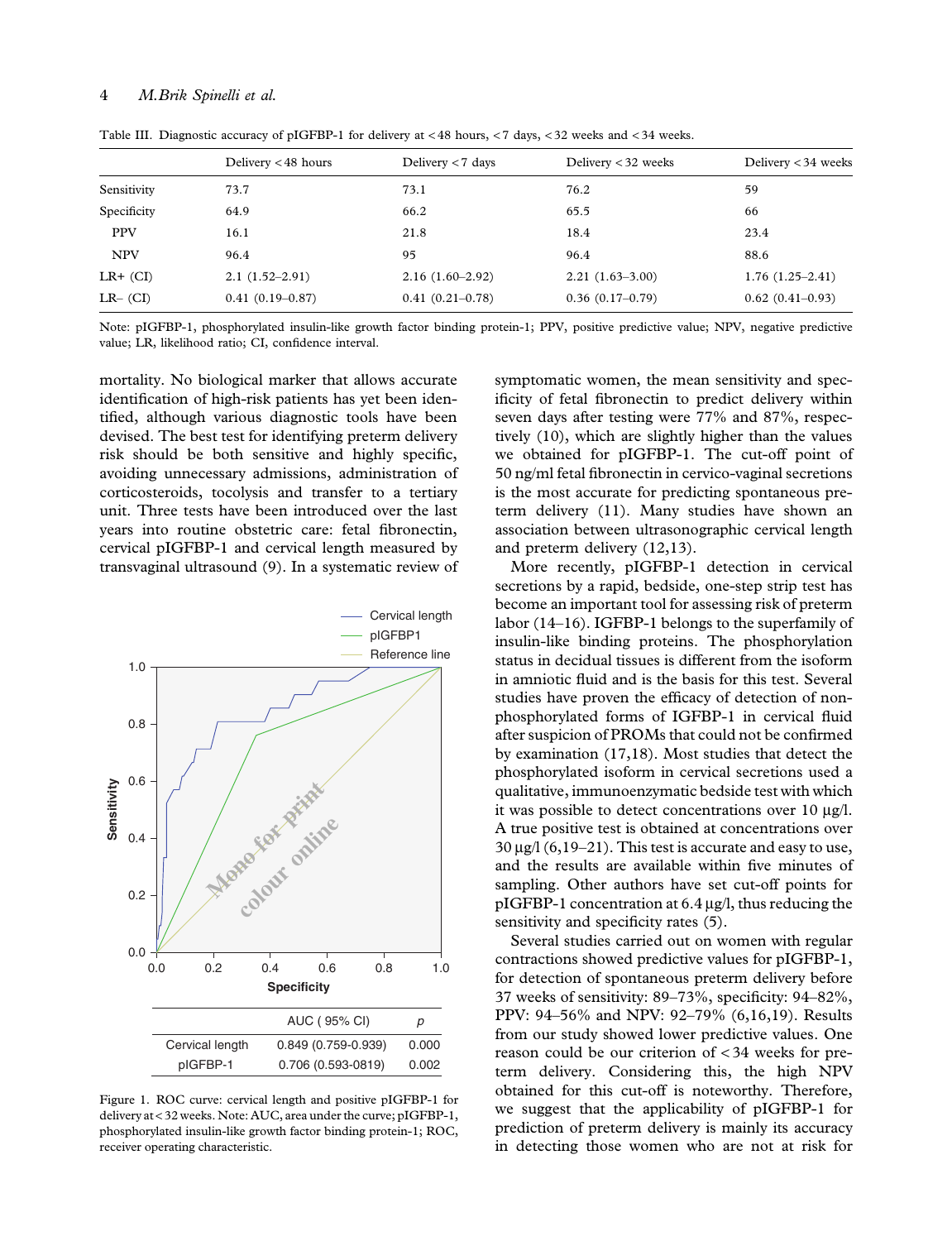

Figure 2. Admission-to-delivery interval curves according to pIGFBP and cervical length results. Note: pIGFBP-1, phosphorylated insulinlike growth factor binding protein-1.

preterm delivery. Detection of pIGFBP-1 in cervical secretions is useful for prediction of preterm delivery in symptomatic women and is most accurate at predicting delivery within seven days of the assessment (6,19). In our cohort, predictive values for delivery before 32 weeks were not different from delivery within seven days of assessment. A negative pIGFBP-1 was associated with shorter hospital admission in our study (8.73 vs. 5.52 days). This was previously addressed by Kwek et al. (6) and has a significant impact on cost and inconvenience to pregnant women and their families. In our study, LR for pIGFBP-1 slightly increases the probability of preterm delivery before 32 and 34 weeks. The LR is a powerful measure of the accuracy of a diagnostic test. It is the ratio of the probability of a given test result in patients with disease to the probability of the same test result in

Table IV. Mean admission-to-delivery interval (days) and 95% CI for cervical length, positive pIGFBP-1 and combined cervical length and positive pIGFBP-1.

|                                                                   | $Mean \pm SE$ 95% CI         |  |
|-------------------------------------------------------------------|------------------------------|--|
| Cervical length $<$ 15 mm                                         | $13.1 \pm 3.6$ 6-20.2        |  |
| Cervical length $<$ 30 mm                                         | $39.5 \pm 3.1$ $33.4 - 45.6$ |  |
| pIGFBP-1                                                          | $44.6 \pm 3.1$ 38.5-50.8     |  |
| Cervical length < 15 mm and pIGFBP-1 $10.2 \pm 3.6$ 3.1–17.2      |                              |  |
| Cervical length < 30 mm and pIGFBP-1 $28.7 \pm 3.7$ $21.4 - 35.9$ |                              |  |
|                                                                   |                              |  |

Note: CI, confidence interval; pIGFBP-1, phosphorylated insulinlike growth factor binding protein-1; SE, standard error.

patients without disease. The LR for a given test result indicates how much that result will raise or lower the probability of disease. When analyzing the impact of LRs of different magnitude on the post-test probability of disease, LRs from 2 to 5 yield small increases in the post-test probability of disease, from 5 to 10 moderate increases and above 10 large increases. For ratios less than unity, the smaller the LR, the greater the decrease in probability (22).

Other studies have evaluated the efficacy of multiple markers for the prediction of preterm delivery. In one, cervical interleukin (IL)-6, IL-8 and pIGFBP-1 were combined with cervical ultrasonography to predict preterm delivery in symptomatic women. The combination of IL-6, IL-8 and cervical ultrasonography was the best predictor, and pIGFBP-1 appeared to be more of a marker for puerperal and neonatal infectious morbidity in threatened preterm delivery cases than a preterm delivery prediction marker by itself (5). When comparing fetal fibronectin and pIGFBP-1, both tests have a high NPV for predicting risk of delivery within 48 hours, 7 or 14 days, but pIGFBP-1 has shown a higher NPV in predicting the risk of delivery within 48 hours (20), which is crucial for completion of corticosteroid therapy.TheadvantagesofpIGFBP-1compared to fetal fibronectin are connected to seminal plasma containing fibronectin and 93% of pregnant women having intercourse during pregnancy and a cervical dilatation > 3 cm could result in a false positive result with fetal fibronectin (15). However, vaginal hemorrhage can cause false positives for pIGFBP-1 (21).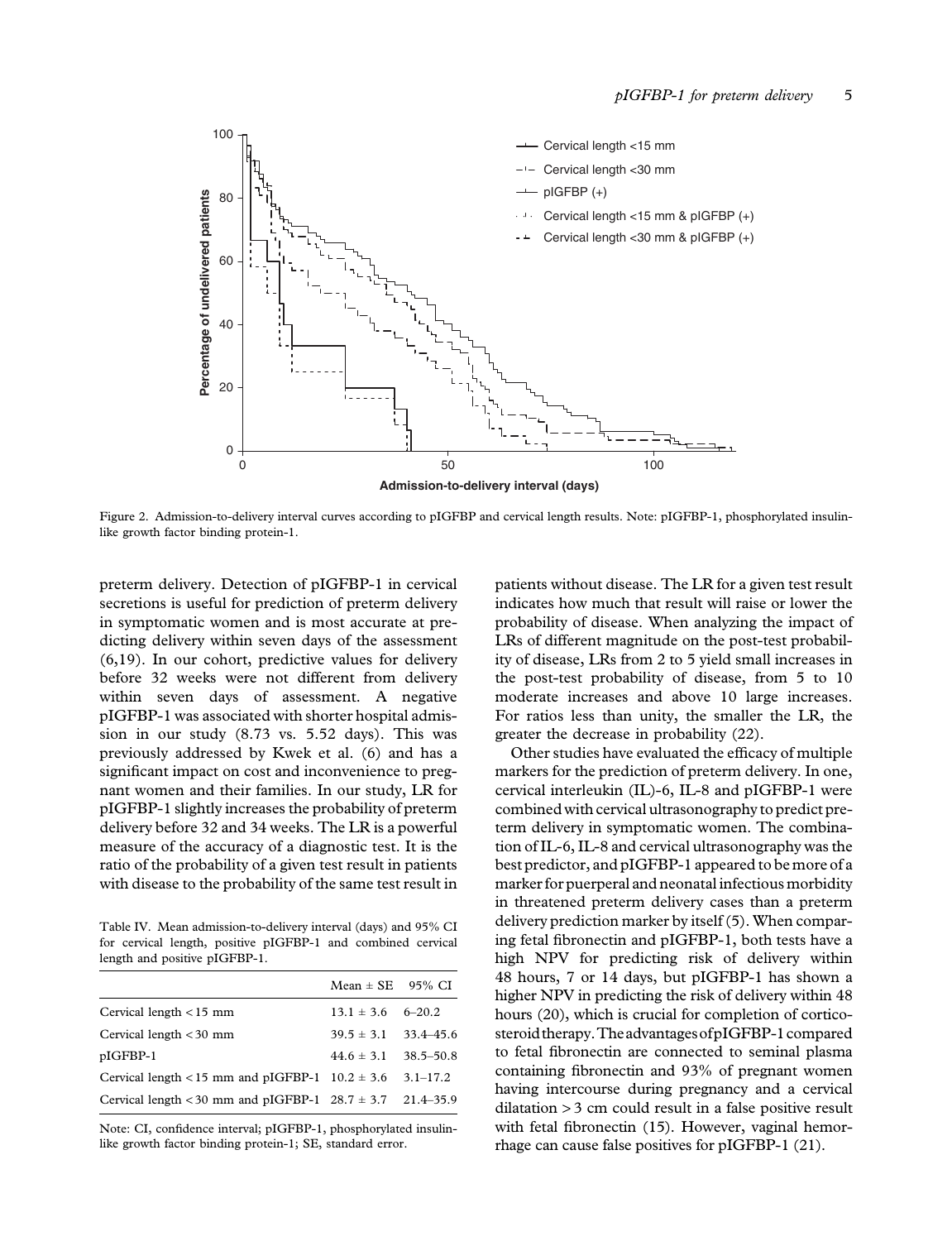## 6 M.Brik Spinelli et al.

A combination of cervical ultrasonography assessment and pIGFBP-1 in asymptomatic women with previous preterm delivery history identified preterm delivery before 34 weeks in 91.7% of women and before 37 weeks in 80% of women. Cervical length was measured between 22 and 24 weeks of gestational age, and pIGFBP-1 was most accurate when assessed at 30 weeks of gestational age in a study by Bittar et al. (21). Our study used a population with symptoms of preterm delivery. This is the first study where a combination of pIGFBP-1 and cervical length was tested in symptomatic women. The combination of cervical length below 15 or 30 mm and a positive pIGFBP-1 result did not improve the predictive value over the isolated estimation of cervical length for admission-to-delivery interval.

The main limitation of this study is the loss of 49 patients after enrollment because of delivery in local hospitals. Exclusion of these patients from analysis could have biased the results.

Cervical pIGFBP-1 provided additional information for assessing symptomatic women at high risk of preterm delivery. It is a reasonable predictive diagnostic tool for delivery before 32 and 34 weeks and within the first 48 hours and 7 days of assessment and most accurate in detecting women who were not at risk for preterm delivery, but did not improve the predictive value of transvaginal scans for cervical length.

#### Acknowledgements

This paper was prepared in collaboration with Mr. Sailesh Kumar, DPhil, FRCOG, FRCS, Consultant Obstetrician and Gynecologist, Queen Charlotte and Chelsea Hospital, Imperial College NHS Trust, London. The study was supported by a grant from the Agencia Valenciana de Salud exp 043/07.

Disclosure of interest: The authors declare no conflicts of interest.

#### References

- 1. Buitendijk S, Zeitlin J, Cuttini M, Langhoff-Roos J, Bottu J. Indicators of fetal and infant health outcomes. Eur J Obstet Gynecol Reprod Biol. 2003;111:S66–77.
- 2. Westwood M, Gibson JM, Davis AJ, Young RJ, White A. The phosphorylation pattern of insulin-like growth factor-binding protein-1 in normal plasma is different from that in amniotic fluid and changes during pregnancy. J Clin Endocrinol Metab. 1994;79:1735–41.
- 3. Koistinen R, Angervo M, Leinonen P, Hakala T, Seppala M. Phosphorilation of insulin-like growth factor binding protein-1

increases in human amniotic fluid and deciduas from early to late pregnancy. Clin Chim Acta. 1993;215:189–99.

- 4. Nuutila M, Hiilesmaa V, Karkkainen T, Ylikorkala O, Rutanen EM. Phosphorylated isoforms of insulin-like growth factor binding protein-1 in the cervix as predictor of cervical ripeness. Obstet Gynecol. 1999;94:243–9.
- 5. Kurkinen-Raty M, Ruokonen A, Vuopala S, Koskela M, Rutanene E, Karkkainen T, et al. Combination of cervical interleukin-6 and -8, phosphorylated insulin-like growth factor binding protein-1 in and transvaginal cervical ultrasonography in assessment of the risk of preterm birth. BJOG. 2001;108:875–81.
- 6. Kwek K, Khi C, Ting HS, Yeo GS. Evaluation of a bedside test for phosphorylated insulin-like growth factor binding protein-1 in preterm labour. Ann Acad Med Singapore. 2004;33:780–3.
- 7. Heath VC, Southall TR, Souka AP, Elisseou A, Nicolaides KH. Cervical length at 23 weeks of gestation: prediction of spontaneous preterm delivery. Ultrasound Obstet Gynecol. 1998;12:312–17.
- 8. Centre for Evidence-Based Medicine. Nomogram for likelihood ratios. Available online at: http://www.cebm.net/nomogram.asp (accessed September 14, 2008).
- 9. Leitich H. Controversies in diagnosis of preterm labour. BJOG. 2005;112:61–3.
- 10. Leitich H, Egarter C, Kaider A, Hohlagschwandtner M, Berghammer P, Husslein P. Cervicovaginal fetal fibronectin as a marker for preterm delivery: a meta-analysis. Am J Obstet Gynecol. 1999;180:1169–76.
- 11. Iams JD, Casal D, McGregor JA, Goodwin TM, Kreaden US, Lowen Sohn R, et al Fetal fibronectin improves the accuracy of diagnosis of preterm labor. Am J Obstet Gynecol. 1995;173:141–45.
	- 12. De Carvalho MH, Bittar RE, Brizot Mde L, Bicudo C, Zugaib M. Prediction of preterm delivery in the second trimester. Obstet Gynecol. 2005;105:532–6.
	- 13. Tsoi E, Akmal S, Rane S, Otigbah C, Nicolaides KH. Ultrasound assessment of the cervical length in threatened preterm labor. Ultrasound Obstet Gynecol. 2003;21: 552–5.
	- 14. Elizur SE, Yinon Y, Epstein GS, Seidman DS, Schiff E, Sivan E. Insulin-like growth factor bindings protein-1 detection in preterm labor: evaluation of a bed-side test. Am J Perinatol. 2005;22:305–9.
	- 15. Paternoster DM, Muresan D, Vitulo A, Serena A, Battagliari G, Dellávanzo M, et al Cervical phIGFBP-1 in the evaluation of the risk of preterm delivery. Acta Obstet Gynecol Scand. 2007;86:151–5.
	- 16. Lembert A, Eroglu D, Ergin T, Kuscu E, Zeyneloglu H, Batioglu S, et al. New rapid bedside test to predict preterm delivery: phosphorylated insulin-like growth factor binding protein-1 in cervical secretions. Acta Obstet Gynecol Scan. 2002;81:706–12.
	- 17. Rutanen EM, Kärkkäinen TH, Lehtovirta J, Uotila JT, Hinkula MK, Hartikainen AL. Evaluation of a rapid strip test for insulin-like growth factor binding protein-1 in the diagnosis of ruptured fetal membranes. Clin Chim Acta. 1996;253:91–101.
	- 18. Rutanen EM, Pekonen F, Kärkkäinen T. Measurement of insulin-like growth factor binding protein-1 in cervical/vaginal secretions: comparison with the ROM-check membrane immunoassay in the diagnosis of ruptured fetal membranes. Clin Chim Acta. 1993;214:73–81.
	- 19. Altinkaya O, Gungor T, Ozat M, Danisman N, Mollamahmutoglu L. Cervical phosphorylated insulin-like